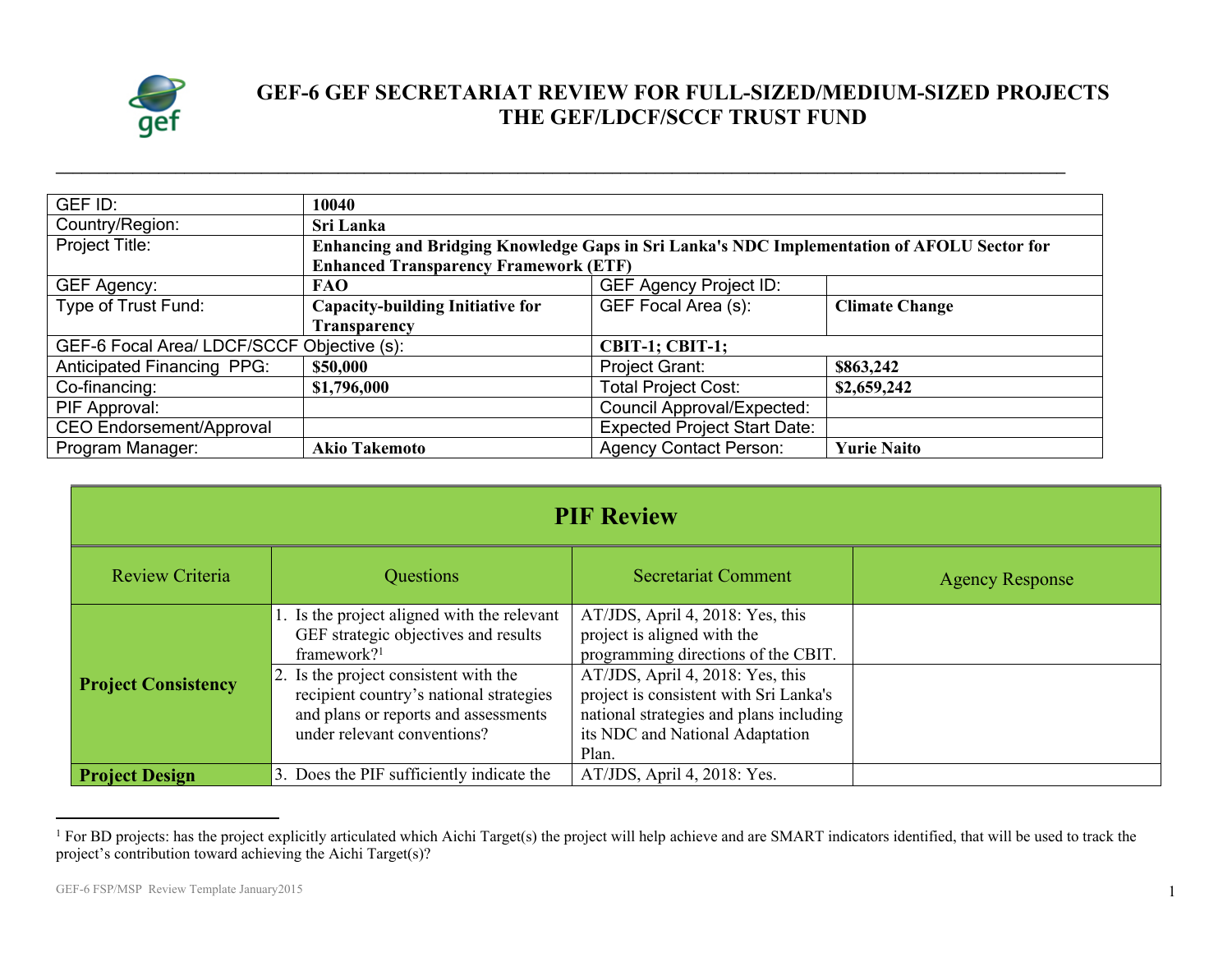| <b>PIF Review</b>      |                                                                                                                                              |                                                                                                                                                                                                                                                                                                                                                                                                                                                                                                                                                                                                                                                 |                                                                                                                                                                                                                                                  |  |
|------------------------|----------------------------------------------------------------------------------------------------------------------------------------------|-------------------------------------------------------------------------------------------------------------------------------------------------------------------------------------------------------------------------------------------------------------------------------------------------------------------------------------------------------------------------------------------------------------------------------------------------------------------------------------------------------------------------------------------------------------------------------------------------------------------------------------------------|--------------------------------------------------------------------------------------------------------------------------------------------------------------------------------------------------------------------------------------------------|--|
| <b>Review Criteria</b> | Questions                                                                                                                                    | <b>Secretariat Comment</b>                                                                                                                                                                                                                                                                                                                                                                                                                                                                                                                                                                                                                      | <b>Agency Response</b>                                                                                                                                                                                                                           |  |
|                        | drivers <sup>2</sup> of global environmental<br>degradation, issues of sustainability,<br>market transformation, scaling, and<br>innovation? | According to the PIF the Sri Lankan<br>economy is growing rapidly, and<br>consequently, the country's natural<br>resource base is experiencing<br>increased deforestation, land<br>degradation and food insecurity.<br>These negative externalities are<br>further compounded by the ever-<br>increasing negative impacts of climate<br>change.<br>Clear and robust institutional<br>arrangements for coordinating sector<br>specific information, regular and<br>comprehensive reporting of GHG<br>inventories, information to track<br>progress, and clarity on support<br>received are needed by Sri Lanka for<br>the ETF to be sustainable. |                                                                                                                                                                                                                                                  |  |
|                        | 4. Is the project designed with sound<br>incremental reasoning?                                                                              | AT/JDS, April 4, 2018: Not yet.<br>Page 19, Component 1 (para. 46-50.):<br>Please describe how the project will<br>promote institutional arrangements<br>between AFOLU and other sectors.<br>For example, in order to promote<br>solar power generation and biofuel<br>production under the NDC, the<br>Government of Sri Lanka needs to<br>coordinate policies and measures<br>between MMDE, Ministry of<br>Agriculture, Ministry of Power and<br>Energy, Ministry of Industry,                                                                                                                                                                | Paragraph 47 (on page 19) has<br>been updated according to the<br>suggestions.<br>Table 6 (on page 24) updated by<br>adding additional stakeholders<br>Table 8 (on page 28) updated by<br>adding TNC project and its linkage with<br><b>CBIT</b> |  |

<sup>2</sup> Need not apply to LDCF/SCCF projects.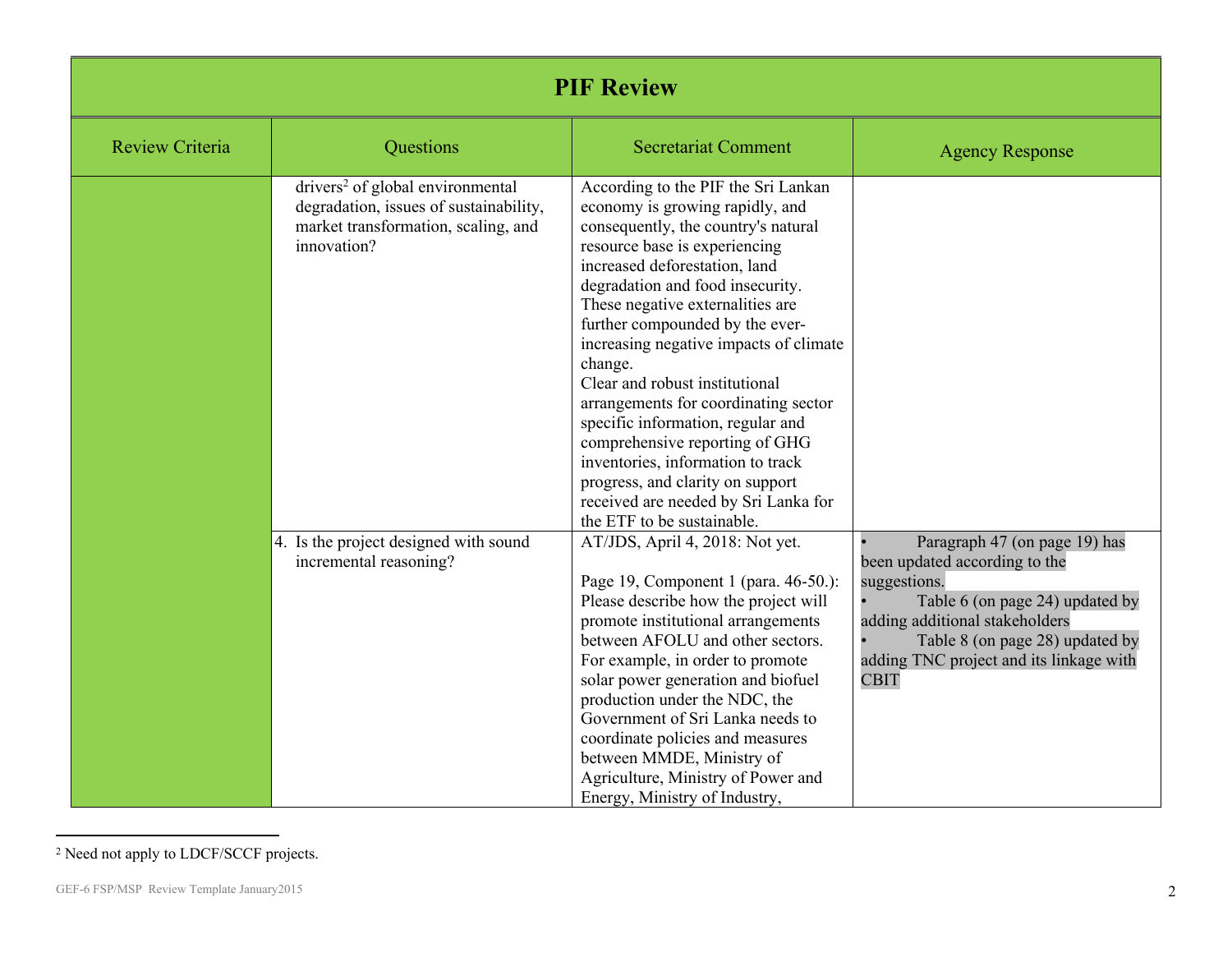| <b>PIF Review</b>      |                                                                                                                                    |                                                                                                                                                                                                                                                                                                                                                                                                                                                                                                                                                                                                                                                                                                                                                                                                                                                                                                                                                                                                |                                                                                                                                                                                                                                                 |  |
|------------------------|------------------------------------------------------------------------------------------------------------------------------------|------------------------------------------------------------------------------------------------------------------------------------------------------------------------------------------------------------------------------------------------------------------------------------------------------------------------------------------------------------------------------------------------------------------------------------------------------------------------------------------------------------------------------------------------------------------------------------------------------------------------------------------------------------------------------------------------------------------------------------------------------------------------------------------------------------------------------------------------------------------------------------------------------------------------------------------------------------------------------------------------|-------------------------------------------------------------------------------------------------------------------------------------------------------------------------------------------------------------------------------------------------|--|
| <b>Review Criteria</b> | Questions                                                                                                                          | <b>Secretariat Comment</b>                                                                                                                                                                                                                                                                                                                                                                                                                                                                                                                                                                                                                                                                                                                                                                                                                                                                                                                                                                     | <b>Agency Response</b>                                                                                                                                                                                                                          |  |
|                        | 5. Are the components in Table B sound<br>and sufficiently clear and appropriate<br>to achieve project objectives and the<br>GEBs? | Ministry of Transport and relevant<br>stakeholders. In Table B, Component<br>1 includes "other relevant sectors"<br>(than AFOLU sector)", therefore<br>further justification is requested.<br>And please add other relevant<br>Ministries mentioned above and<br>CSOs (if applicable) to TABLE 6<br>(CBIT Project stakeholders and<br>roles).<br>Likewise, please include in Table 8<br>additional opportunities for<br>coordination such as Sri Lanka's TNC<br>project that will complement the<br>proposed project.<br>At/JDS, May 17, 2018: Comments<br>cleared.<br>AT/JDS, April 4, 2018: Not yet.<br>Table B: With respect to Component<br>2, we suggest deleting activities on<br>adaptation because project outputs in<br>this component are not related to<br>adaptation. And please integrate the<br>above adaptation-related component<br>into Component 3 and revise the<br>project outcome and outputs in this<br>component as appropriate.<br>Under Component 2, para. 54, please | Table B has been updated by removing<br>the adaptation activities, as per the<br>feedback.<br>Component 2, para. 54 has been updated<br>to clarify the project intension is to build<br>capacity (technical skills) of partner<br>institutions. |  |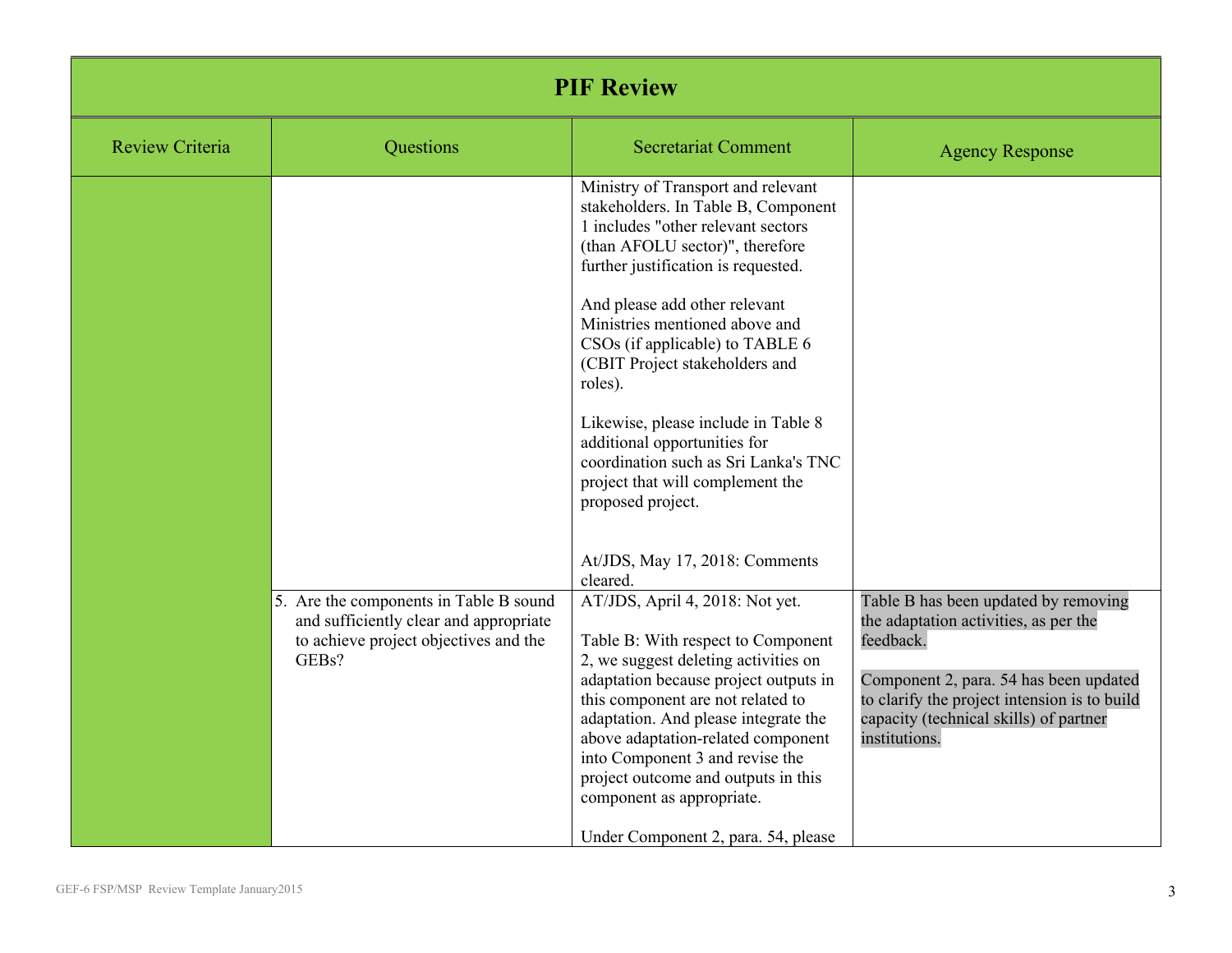| <b>PIF Review</b>                          |                                                                                                                      |                                                                                              |                        |  |
|--------------------------------------------|----------------------------------------------------------------------------------------------------------------------|----------------------------------------------------------------------------------------------|------------------------|--|
| <b>Review Criteria</b>                     | Questions                                                                                                            | <b>Secretariat Comment</b>                                                                   | <b>Agency Response</b> |  |
|                                            |                                                                                                                      | ensure the language "investment in<br>human resources" does not translate<br>to staff hires. |                        |  |
|                                            |                                                                                                                      | AT/JDS, May 17, 2018: Comments<br>cleared.                                                   |                        |  |
|                                            | 6. Are socio-economic aspects,<br>including relevant gender elements,<br>indigenous people, and CSOs<br>considered?  | AT/JDS, April 4, 2018: Please see the<br>comments in Boxes 4 and 5.                          |                        |  |
|                                            |                                                                                                                      | AT/JDS, May 17, 2018: Comment<br>cleared.                                                    |                        |  |
|                                            | 7. Is the proposed Grant (including the<br>Agency fee) within the resources<br>available from (mark all that apply): |                                                                                              |                        |  |
|                                            | The STAR allocation?                                                                                                 | AT/JDS, April 4, 2018: This project is<br>requesting resources from the CBIT<br>TF.          |                        |  |
| <b>Availability of</b><br><b>Resources</b> | The focal area allocation?<br>$\bullet$                                                                              | AT/JDS, April 4, 2018: This project is<br>requesting resources from the CBIT<br>TF.          |                        |  |
|                                            | The LDCF under the principle of<br>$\bullet$<br>equitable access                                                     |                                                                                              |                        |  |
|                                            | The SCCF (Adaptation or<br>$\bullet$<br>Technology Transfer)?                                                        |                                                                                              |                        |  |
|                                            | Focal area set-aside?<br>$\bullet$                                                                                   |                                                                                              |                        |  |
| <b>Recommendations</b>                     | Is the PIF being recommended for<br>8.<br>clearance and PPG (if additional<br>amount beyond the norm) justified?     | Not at this time.<br>Please address the comments stated in<br>Boxes 4 and 5.                 |                        |  |
|                                            |                                                                                                                      | And please address the error in PIF<br>indicated below. When calculating the                 |                        |  |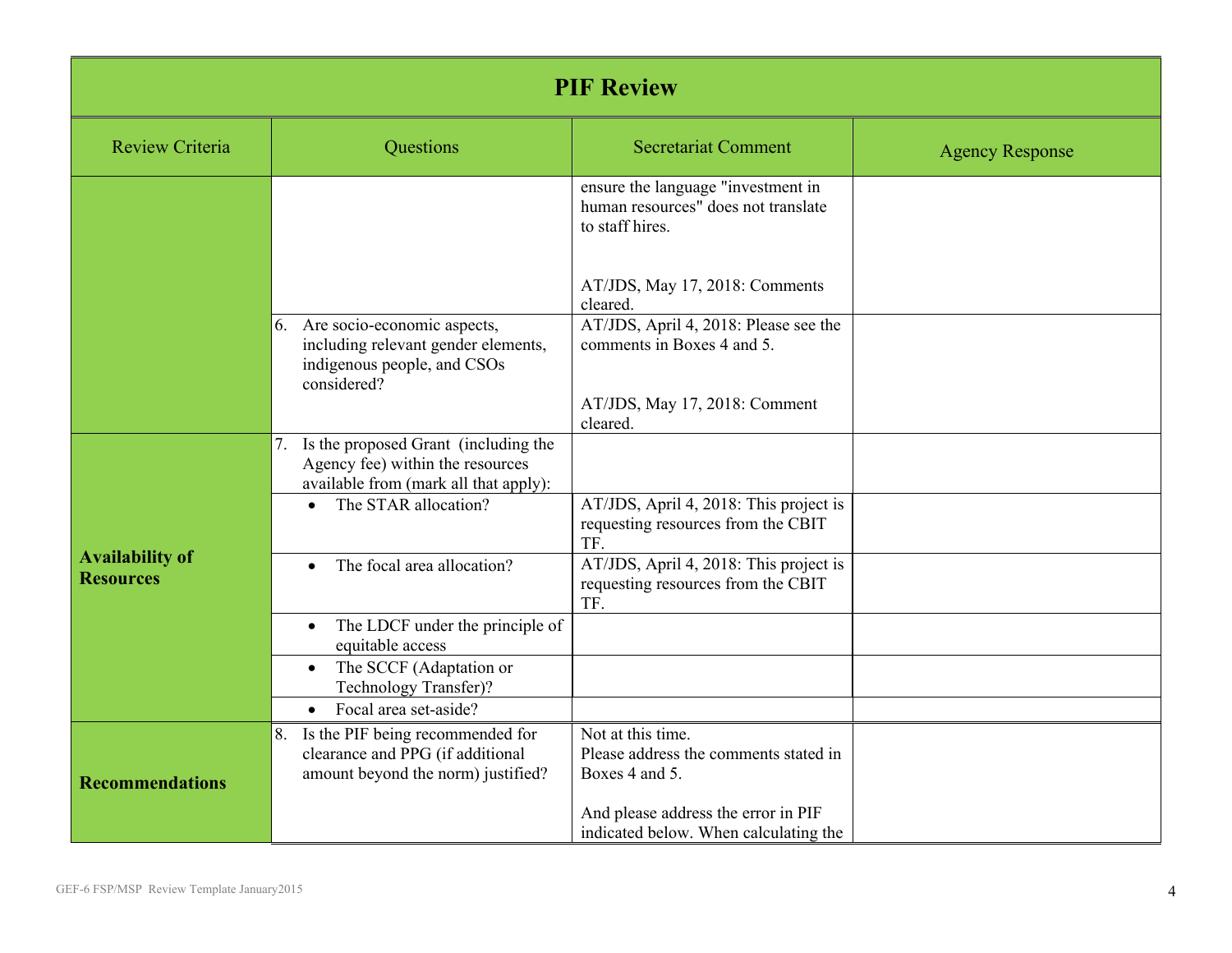| <b>PIF Review</b>      |                                  |                                                                                                                                                                                                                                                        |                        |  |
|------------------------|----------------------------------|--------------------------------------------------------------------------------------------------------------------------------------------------------------------------------------------------------------------------------------------------------|------------------------|--|
| <b>Review Criteria</b> | Questions                        | <b>Secretariat Comment</b>                                                                                                                                                                                                                             | <b>Agency Response</b> |  |
|                        |                                  | Agency Fee, please round down the<br>figure.<br>ERROR in PIF - Fee in Finance<br>Breakdown record(s) exceeds 9.5%<br>(limit for this project).<br><b>ERROR</b> in PIF - Finance Breakdown<br>and Finance Overview GEF Project<br>Grants / Fees differ. |                        |  |
|                        |                                  | AT/JSD, May 17, 2018: Comments<br>cleared (ERRORs disappeared). The<br>ptoject manager recommend the PIF<br>for clearance                                                                                                                              |                        |  |
|                        | Review                           |                                                                                                                                                                                                                                                        |                        |  |
| <b>Review Date</b>     | Additional Review (as necessary) |                                                                                                                                                                                                                                                        |                        |  |
|                        | Additional Review (as necessary) |                                                                                                                                                                                                                                                        |                        |  |

| <b>CEO</b> endorsement Review |           |                                           |                                  |  |
|-------------------------------|-----------|-------------------------------------------|----------------------------------|--|
| <b>Review Criteria</b>        | Questions | Secretariat Comment at CEO<br>Endorsement | Response to Secretariat comments |  |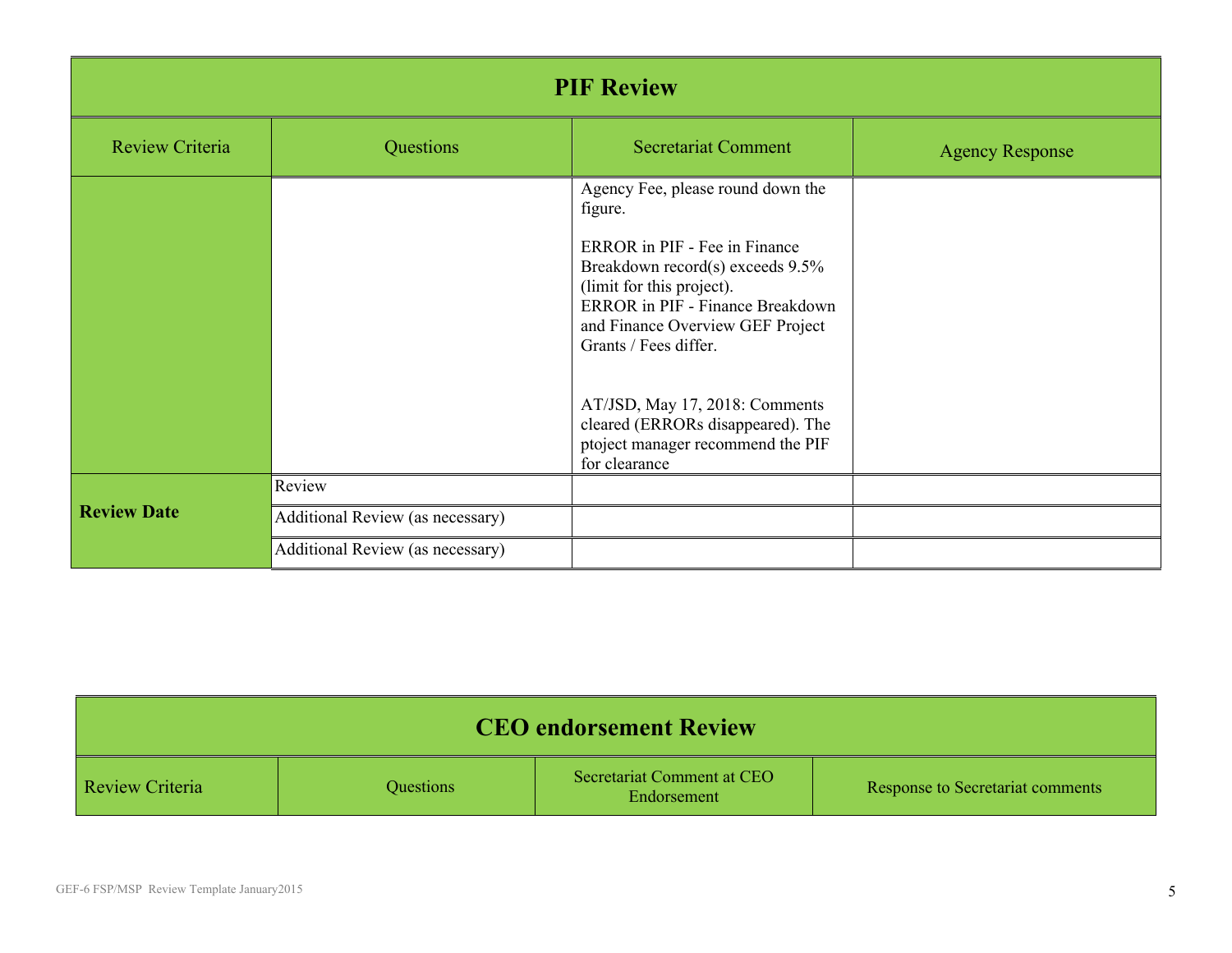| <b>CEO</b> endorsement Review                 |                                                                                                                                                                                                                                                                                                                                                                                                                                                                                                                                                                                                                                                                                                                                                                                                                                                                                                                                                  |                                           |                                         |  |
|-----------------------------------------------|--------------------------------------------------------------------------------------------------------------------------------------------------------------------------------------------------------------------------------------------------------------------------------------------------------------------------------------------------------------------------------------------------------------------------------------------------------------------------------------------------------------------------------------------------------------------------------------------------------------------------------------------------------------------------------------------------------------------------------------------------------------------------------------------------------------------------------------------------------------------------------------------------------------------------------------------------|-------------------------------------------|-----------------------------------------|--|
| <b>Review Criteria</b>                        | Questions                                                                                                                                                                                                                                                                                                                                                                                                                                                                                                                                                                                                                                                                                                                                                                                                                                                                                                                                        | Secretariat Comment at CEO<br>Endorsement | <b>Response to Secretariat comments</b> |  |
| <b>Project Design and</b><br><b>Financing</b> | 1. If there are any changes from<br>that presented in the PIF, have<br>justifications been provided?<br>2. Is the project structure/ design<br>appropriate to achieve the<br>expected outcomes and outputs?<br>3. Is the financing adequate and<br>does the project demonstrate a<br>cost-effective approach to meet<br>the project objective?<br>4. Does the project take into<br>account potential major risks,<br>including the consequences of<br>climate change, and describes<br>sufficient risk response<br>measures? (e.g., measures to<br>enhance climate resilience)<br>5. Is co-financing confirmed and<br>evidence provided?<br>6. Are relevant tracking tools<br>completed?<br>7. Only for Non-Grant Instrument:<br>Has a reflow calendar been<br>presented?<br>8. Is the project coordinated with<br>other related initiatives and<br>national/regional plans in the<br>country or in the region?<br>9. Does the project include a |                                           |                                         |  |
|                                               | budgeted M&E Plan that<br>monitors and measures results<br>with indicators and targets?                                                                                                                                                                                                                                                                                                                                                                                                                                                                                                                                                                                                                                                                                                                                                                                                                                                          |                                           |                                         |  |